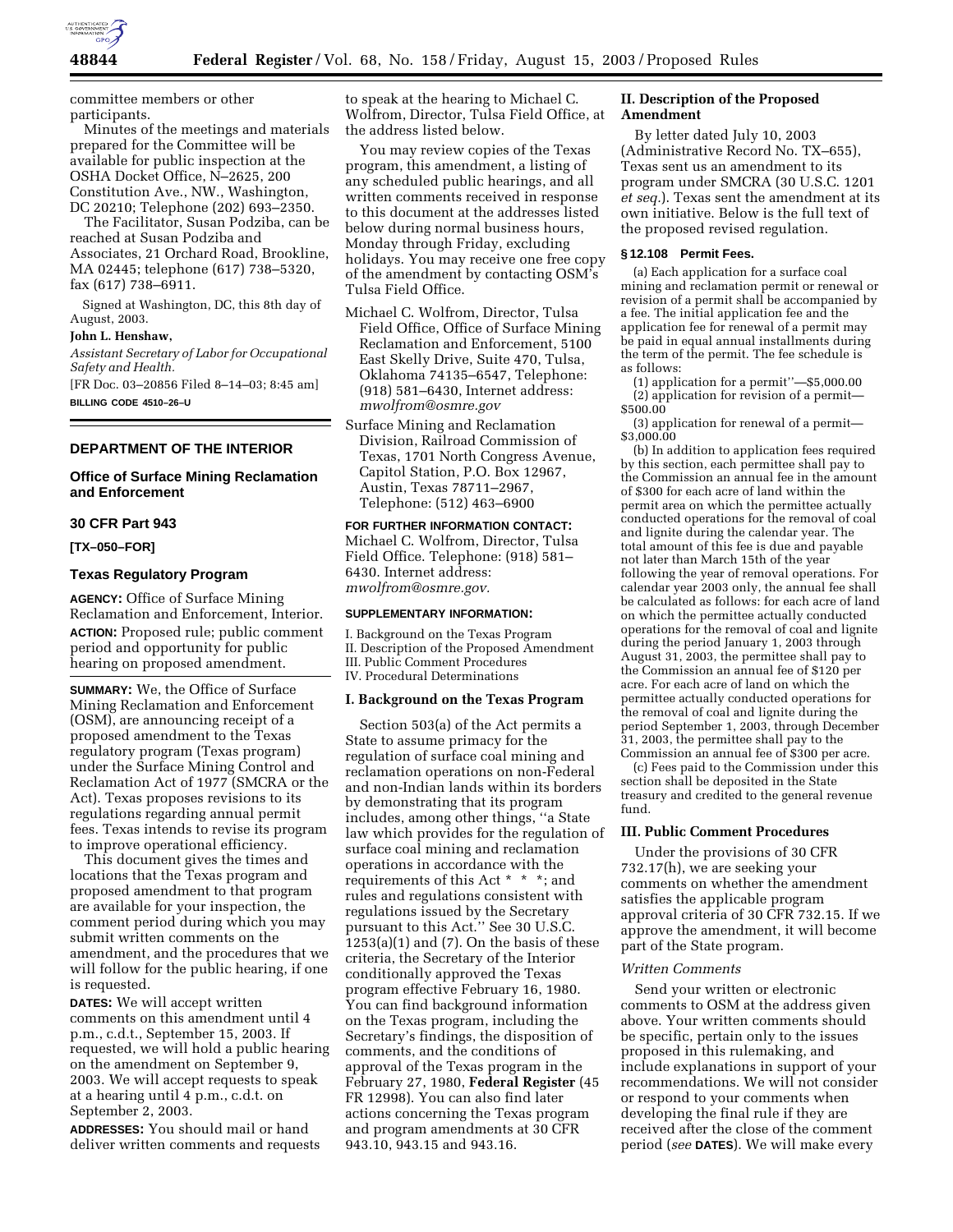attempt to log all comments into the administrative record, but comments delivered to an address other than the Tulsa Field Office may not be logged in.

#### *Electronic Comments*

Please submit Internet comments as an ASCII or Word file avoiding the use of special characters and any form of encryption. Please also include ''Attn: TX–050–FOR'' and your name and return address in your Internet message. If you do not receive a confirmation that we have received your Internet message, contact the Tulsa Field Office at (918) 581–6430.

## *Availability of Comments*

We will make comments, including names and addresses of respondents, available for public review during normal business hours. We will not consider anonymous comments. If individual respondents request confidentiality, we will honor their request to the extent allowable by law. Individual respondents who wish to withhold their name or address from public review, except for the city or town, must state this prominently at the beginning of their comments. We will make all submissions from organizations or businesses, and from individuals identifying themselves as representatives or officials of organizations or businesses, available for public review in their entirety.

### *Public Hearing*

If you wish to speak at the public hearing, contact the person listed under **FOR FURTHER INFORMATION CONTACT** by 4 p.m., c.d.t. on September 2, 2003. If you are disabled and need special accommodations to attend a public hearing, contact the person listed under **FOR FURTHER INFORMATION CONTACT.** We will arrange the location and time of the hearing with those persons requesting the hearing. If no one requests an opportunity to speak, we will not hold a hearing.

To assist the transcriber and ensure an accurate record, we request, if possible, that each person who speaks at the public hearing provide us with a written copy of his or her comments. The public hearing will continue on the specified date until everyone scheduled to speak has been given an opportunity to be heard. If you are in the audience and have not been scheduled to speak and wish to do so, you will be allowed to speak after those who have been scheduled. We will end the hearing after everyone scheduled to speak and others present in the audience who wish to speak, have been heard.

### *Public Meeting*

If only one person requests an opportunity to speak, we may hold a public meeting rather than a public hearing. If you wish to meet with us to discuss the amendment, please request a meeting by contacting the person listed under **FOR FURTHER INFORMATION CONTACT.** All such meetings are open to the public and, if possible, we will post notices of meetings at the locations listed under **ADDRESSES.** We will make a written summary of each meeting a part of the administrative record.

## **IV. Procedural Determinations**

#### *Executive Order 12630—Takings*

This rule does not have takings implications. This determination is based on the analysis performed for the counterpart Federal regulation.

## *Executive Order 12866—Regulatory Planning and Review*

This rule is exempted from review by the Office of Management and Budget (OMB) under Executive Order 12866.

## *Executive Order 12988—Civil Justice Reform*

The Department of the Interior has conducted the reviews required by section 3 of Executive Order 12988 and has determined that this rule meets the applicable standards of subsections (a) and (b) of that section. However, these standards are not applicable to the actual language of State regulatory programs and program amendments because each program is drafted and promulgated by a specific State, not by OSM. Under sections 503 and 505 of SMCRA (30 U.S.C. 1253 and 1255) and the Federal regulations at 30 CFR 730.11, 732.15, and 732.17(h)(10), decisions on proposed State regulatory programs and program amendments submitted by the States must be based solely on a determination of whether the submittal is consistent with SMCRA and its implementing Federal regulations and whether the other requirements of 30 CFR Parts 730, 731, and 732 have been met.

#### *Executive Order 13132—Federalism*

This rule does not have Federalism implications. SMCRA delineates the roles of the Federal and State governments with regard to the regulation of surface coal mining and reclamation operations. One of the purposes of SMCRA is to ''establish a nationwide program to protect society and the environment from the adverse effects of surface coal mining operations.'' Section 503(a)(1) of SMCRA requires that State laws

regulating surface coal mining and reclamation operations be ''in accordance with'' the requirements of SMCRA, and section 503(a)(7) requires that State programs contain rules and regulations ''consistent with'' regulations issued by the Secretary pursuant to SMCRA.

## *Executive Order 13175—Consultation and Coordination With Indian Tribal Governments*

In accordance with Executive Order 13175, we have evaluated the potential effects of this rule on Federallyrecognized Indian tribes and have determined that the rule does not have substantial direct effects on one or more Indian tribes, on the relationship between the Federal Government and Indian tribes, or on the distribution of power and responsibilities between the Federal Government and Indian tribes. This determination is based on the fact that the Texas program does not regulate coal exploration and surface coal mining and reclamation operations on Indian lands. Therefore, the Texas program has no effect on Federallyrecognized Indian tribes.

## *Executive Order 13211—Regulations That Significantly Affect The Supply, Distribution, or Use of Energy*

On May 18, 2001, the President issued Executive Order 13211 which requires agencies to prepare a Statement of Energy Effects for a rule that is (1) considered significant under Executive Order 12866, and (2) likely to have a significant adverse effect on the supply, distribution, or use of energy. Because this rule is exempt from review under Executive Order 12866 and is not expected to have a significant adverse effect on the supply, distribution, or use of energy, a Statement of Energy Effects is not required.

## *National Environmental Policy Act*

This rule does not require an environmental impact statement because section 702(d) of SMCRA (30 U.S.C. 1292(d)) provides that agency decisions on proposed State regulatory program provisions do not constitute major Federal actions within the meaning of section 102(2)(C) of the National Environmental Policy Act (42 U.S.C.  $4332(2)(C)$ ).

#### *Paperwork Reduction Act*

This rule does not contain information collection requirements that require approval by OMB under the Paperwork Reduction Act (44 U.S.C. 3507 *et seq.*).